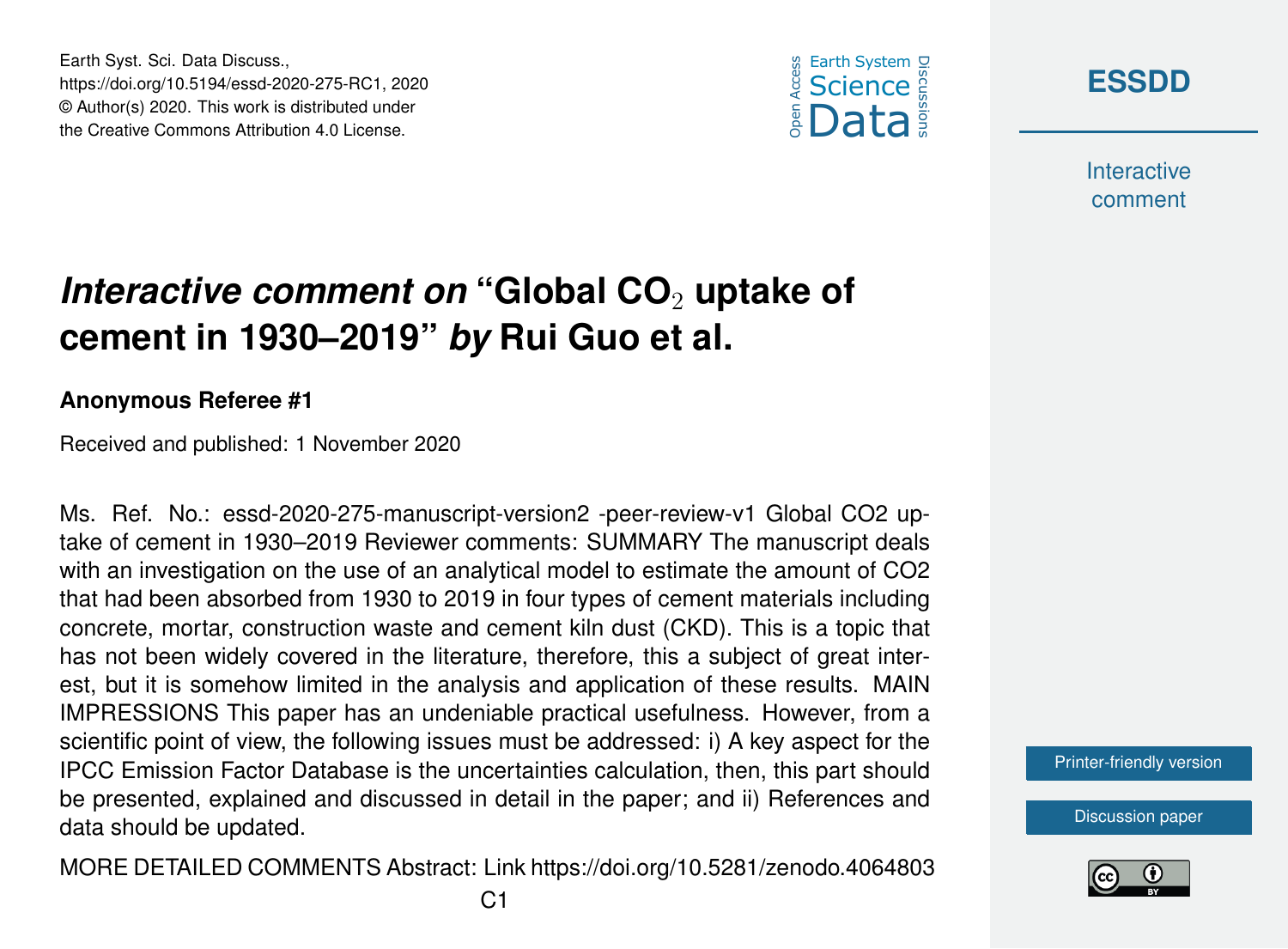should not be given in the abstract. Please, include it in the references. Line 32: Please, update the information and references. According to https://doi.org/10.3390/app10010339 "cement production is considered as responsible for approximately 7.4% of the global carbon dioxide emission (2.9 Gtons in 2016)". Line 42: Please, update the information and references. Clinker factor is decreasing according to World Business Council for Sustainable Development (WBCSD); Cement Sustainability Initiative's (CSI). Cement Industry Energy and CO2 Performance. Getting the Numbers Right (GNR) Project, 1st ed.; World Business Council for Sustainable Development: Geneva, Switzerland, 2018. Line 42: " ... be around 0.5 t CO2/t cement ... clinker ratio >95% ..." According to Table 3 in reference https://doi.org/10.3390/app10020646, the maximum stoichiometric amount of carbon dioxide that can be absorbed goes from 0.49 kg CO2/kg Cement (for CEM I Portland cement CEM I (OPC)) to 0.10 kg CO2/kg Cement CEM V/B. Line 45: "The universal carbonation mechanisms that are responsible for the carbon uptake of cements can be attributed to their hydroxide(s) and silicate(s) constitutes, as described by Eq. (R1) and (R2):". This is not the only one. In addition, ettringite (https://doi.org/10.1680/adcr.2000.12.3.131) and calcium aluminates may be carbonated at low partial CO2 pressure, resulting in formation of gypsum, alumina gel and vaterite crystals (https://doi.org/10.1016/j.conbuildmat.2011.07.043). Line 45: More precise chemical mechanism that could be referenced are given in https://doi.org/10.1557/JMR.2002.0271, https://doi.org/10.1016/j.cemconcomp.2018.04.006, https://doi.org/10.1680/adcr.2000.12.3.131 Line 49: With regard to this "... multi-giga-tonne potential of CO2 abatement . . .", the effect of the high level of alkaline blending (e.g. blast furnace) for CO2 abatement was proposed previously in ref. https://doi.org/10.3390/en12122346 ("The main finding is the extreme sensitivity of the GGBFS mortars to the curing intensity and, therefore, they can be used cured under controlled conditions to minimize carbon footprints"). Line 50: " ... reducing clinker ratio is still the key to lower the emission level ..." : reducing clinker ratio is one of the key levers to lower the emission level. Could please bring up some

#### **[ESSDD](https://essd.copernicus.org/preprints/)**

**Interactive** comment

[Printer-friendly version](https://essd.copernicus.org/preprints/essd-2020-275/essd-2020-275-RC1-print.pdf)

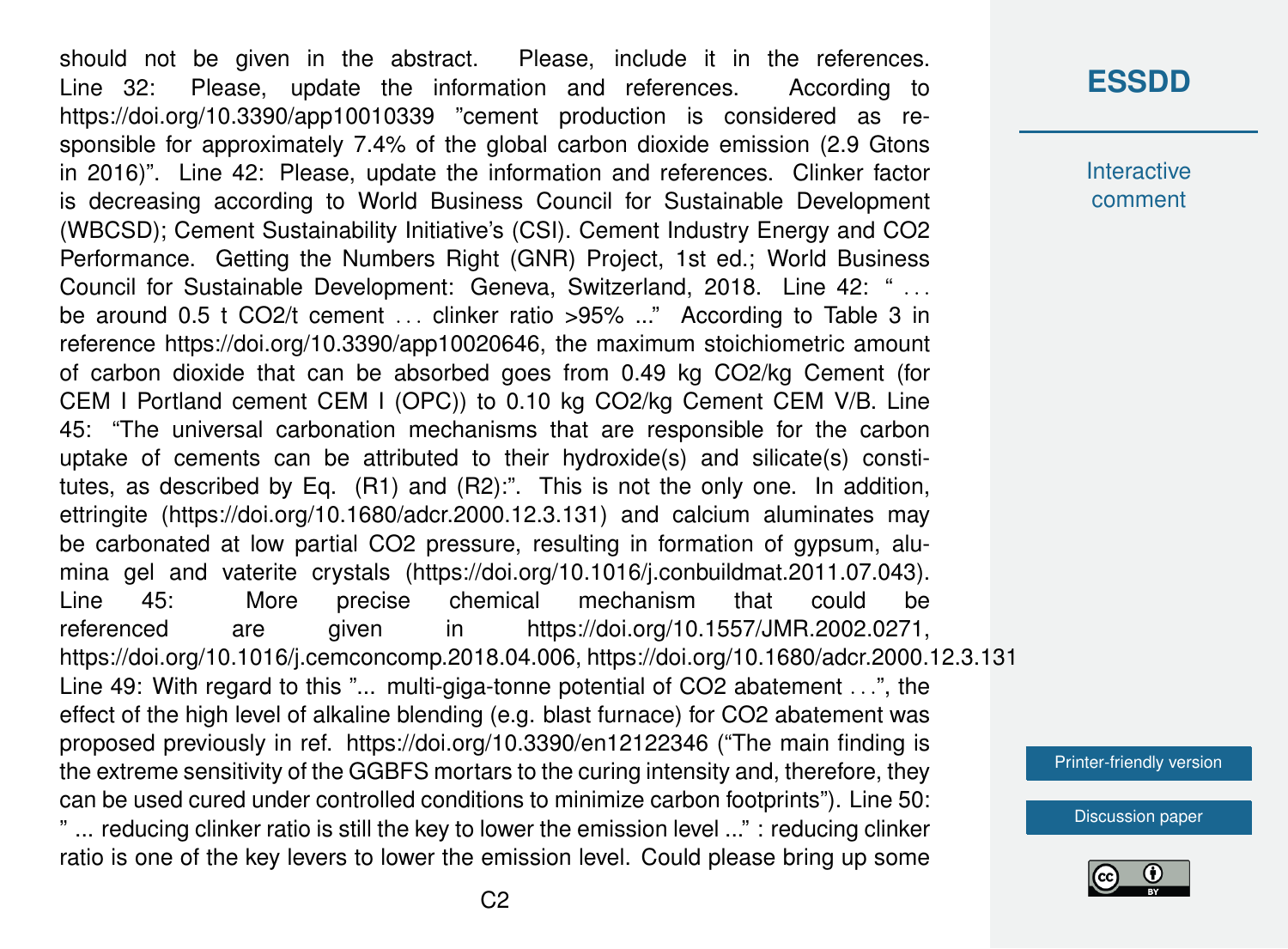others? For instance, several Carbon Dioxide Uptake levers have been proposed in the Roadmap 2050 of the Cement Industry (Refs.: https://doi.org/10.3390/en13133452 and https://cembureau.eu/media/kuxd32gi/cembureau-2050-roadmap\_finalversion\_web.pdf Line 59: I agree with the statement ". . . the results by applying more realistic clinker ratio data is necessary ...". Then, I suggest to add the clinker ratios published in the Getting the Numbers Right (GNR) Project, Carbon Capture TechnologyâATOptions and Potentials for the Cement Industry, 1st ed.; European Cement Research Academy (ECRA): Düsseldorf, Germany, 2007 and reference https://doi.org/10.3390/app10010339 Line 61: Could you please to cite your paper https://doi.org/10.1038/ngeo2840 ("...has been sequestered in carbonating cement materials from 1930 to 2013, offsetting 43% of the CO2 emissions from production of cement over the same period") and justify this new figure? Line 140: The fraction of CaO that could be converted to CaCO3 is given in Table 3 in reference https://doi.org/10.3390/app10020646. Line 147: The area behind the front cannot be regarded fully carbonated. You should consider a degree of carbonation. Please, check references discussing the effect of the degree of carbonation and surface/volume on the carbonation uptake. Line 187: There are great differences between different countries in the same regional subcategory (Please, check the carbonation behaviour of recycled aggregate concrete reported in https://doi.org/10.1016/j.cemconcomp.2015.04.017. In particular, the use of mineral additions as cement replacement causes greater carbonation depths than those of mixes without them. If you assume a uniform distribution between a and b for each reginal subcategory the uncertainty will be affected. Line 395: ". . .more than 72% of which have occurred since 1990...," as reported in other papers (See Fig. 9 in ref. https://doi.org/10.3390/en13133452). Line 398: Could you please add a reference? Line 410: Andrew (2018) report could be updated with reference " Robbie M. Andrew. Global CO2 emissions from cement production, 1928–2018. Earth Syst. Sci. Data, 11, 1675–1710, https://doi.org/10.5194/essd-11-1675-2019, 2019"? Line 416: In "3.2. Cement carbon uptake by region and material type", could you please discuss

## **[ESSDD](https://essd.copernicus.org/preprints/)**

**Interactive** comment

[Printer-friendly version](https://essd.copernicus.org/preprints/essd-2020-275/essd-2020-275-RC1-print.pdf)

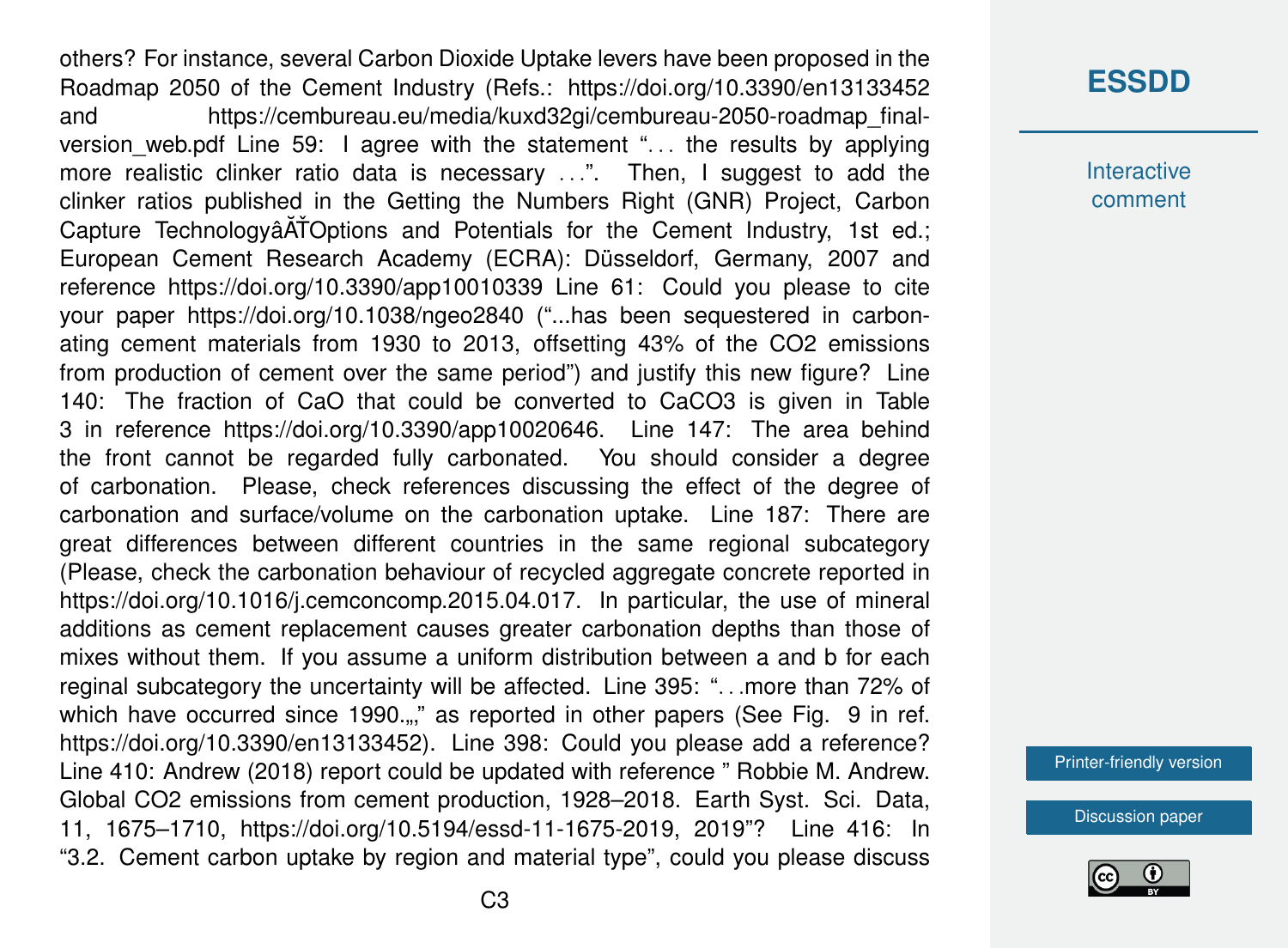the main differences between the results given in (Xi et al., 2016) and SI data 4 in "cement carbon emission and uptake results.xlsx". Line 417: Could you please explain in detail how the uncertainty has been calculated? Associated uncertainties are available by Zenodo at https://doi.org/10.5281/zenodo.4064803, however, the excel worksheet (Uncertainty of cement carbon emission and uptake.xlsx) does include any formula. A key aspect for the IPCC Expert Group on Data for the IPCC Emission Factor Database is the uncertainties calculation. Therefore, this part should be highlighted in the paper. Line 429: Could you please add a reference to support ". . . This is mainly attributed to the faster carbonation kinetics of mortar ...". Line 429: Could you please add a Table with typical diffusion coefficients for mortars and concretes around the world or, at least, provide some references with diffusion coefficients calculated in the main country/regions? Line 240: What about the effect of curing conditions and fly ash, GGBFS, etc., content? Could you please discuss it? (https://doi.org/10.1016/j.cemconcomp.2012.08.024 , https://doi.org/10. 1016/j.cemconres.2007.08.014 , https://doi.org/10.1016/j.cemconcomp.2018.04.006 ) Line 440: In Figure 6, which letter corresponds to each area (China, India, the US, Europe and the rest of the world)? Line 447: "... more than 75% of the total uptake was attributed to ... the cement materials produced/consumed after the 1990s ..." as reported in other papers (See Fig. 9 in ref. https://doi.org/10.3390/en13133452). Line 467: Could you please write the equations and procedure used for the simulation, as well as for the associated uncertainties? Line 474: Could you please delete "microscopic". Line 475: In agreement with other papers, it has been found that "post-1990 era sees more than 75% of the total uptake estimated.". Line 477: Could you please give figures about the result of the clinker ratio overestimation? This conclusion should compare clearly the results provided in (Xi et al, 2016) and in the present paper. Line 479: Could you please delete "(see Figure 4a)". Line 480: It is clear that to increase the accuracy of the uptake estimates is necessary. Therefore, conclusions should include the uncertainties obtained in this paper as well as the evaluation of the uncertainty's calculation process. Line 484: Which experiments in

### **[ESSDD](https://essd.copernicus.org/preprints/)**

**Interactive** comment

[Printer-friendly version](https://essd.copernicus.org/preprints/essd-2020-275/essd-2020-275-RC1-print.pdf)